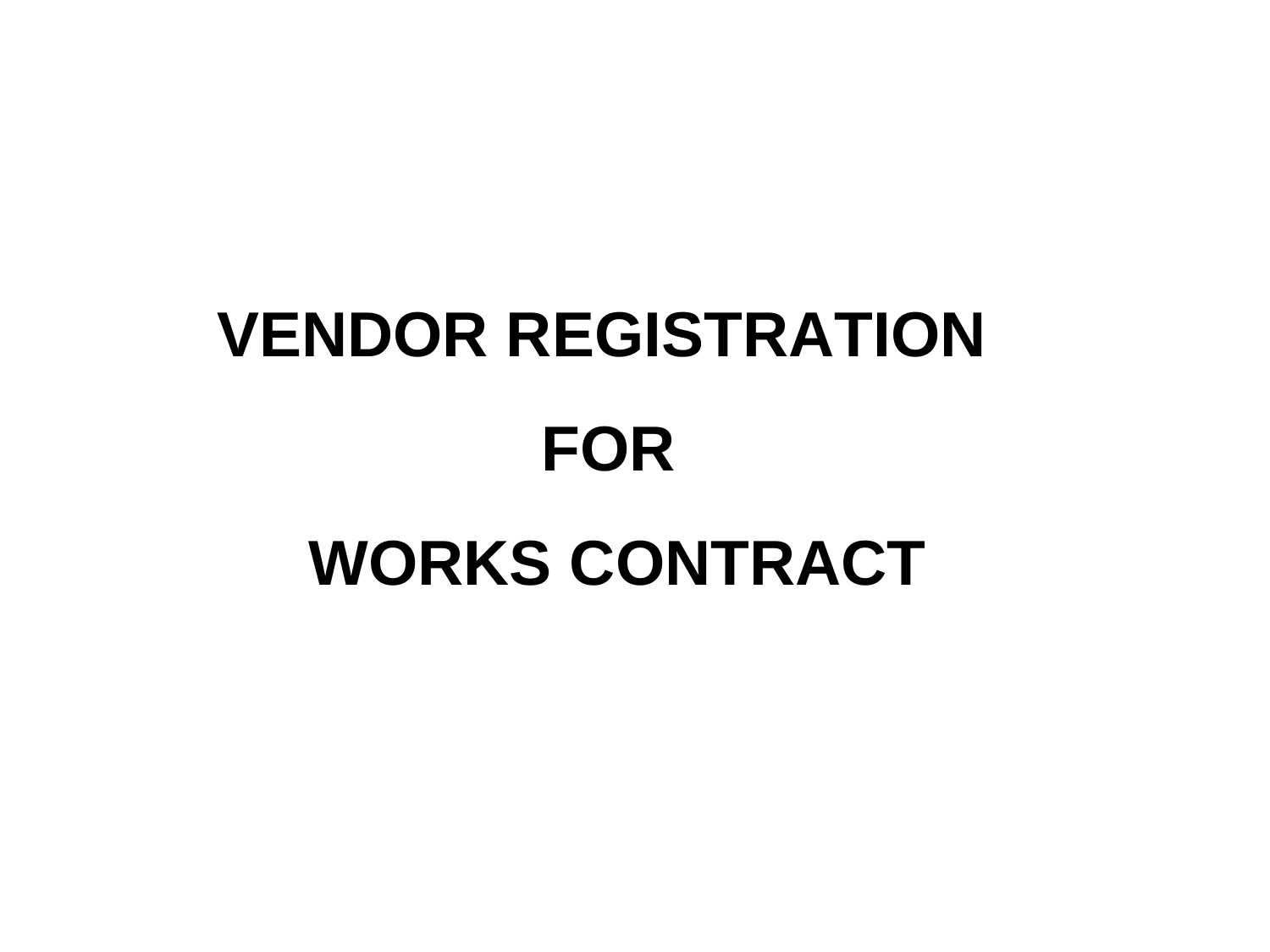| <b>List of Documents required for Registration</b> |                                                                                                   |  |  |  |  |  |
|----------------------------------------------------|---------------------------------------------------------------------------------------------------|--|--|--|--|--|
| Sr.No.                                             | <b>Required documents</b>                                                                         |  |  |  |  |  |
| $\mathbf 1$                                        | Attested copy of Existing Registration                                                            |  |  |  |  |  |
| 2                                                  | Application form                                                                                  |  |  |  |  |  |
| 3                                                  | <b>Technical Criteria:</b>                                                                        |  |  |  |  |  |
|                                                    | 1. Copy of appointment letters for Engineers working with you                                     |  |  |  |  |  |
|                                                    | 2. Copy of letter from Engineer working with you showing details of monthly remuneration          |  |  |  |  |  |
|                                                    | being recieved by him, his age & experience.                                                      |  |  |  |  |  |
|                                                    | 3. Copy of Degree/Diploma certificates of Engineer working with you                               |  |  |  |  |  |
| 4                                                  | Registration fee (as per applied class)                                                           |  |  |  |  |  |
| 5                                                  | Bank Solvency - Minimum (as per applied class) not older than one Year                            |  |  |  |  |  |
| 6                                                  | Experience of firm(List of order completed/on hand with Present Status) and (Copies of            |  |  |  |  |  |
|                                                    | work order executed along with completion certificate.)                                           |  |  |  |  |  |
| $\overline{7}$                                     | Attested copy of EPF Certificate and latest EPF paid challan                                      |  |  |  |  |  |
| 8                                                  | Attested copy of GST Registration                                                                 |  |  |  |  |  |
| 9                                                  | Attested copy of License to Electrical Contractors                                                |  |  |  |  |  |
| 10                                                 | List of Tools & Tackles                                                                           |  |  |  |  |  |
| 11                                                 | Attested copy of ITR-4, Balance Sheets, P&L Sheet, Turnover Certificates for last three<br>years. |  |  |  |  |  |
| $12 \overline{ }$                                  | Attested copy of PAN Card                                                                         |  |  |  |  |  |
| 13                                                 | Attested copy of Registration certificate of Establishment/MOA/AOA/Partenership deed              |  |  |  |  |  |
| 14                                                 | Attested copy of Power of Attorney                                                                |  |  |  |  |  |
| 15                                                 | Technical Backup letter from cable kit manufacturer in case of registration for                   |  |  |  |  |  |
|                                                    | <b>Underground cable laying.</b>                                                                  |  |  |  |  |  |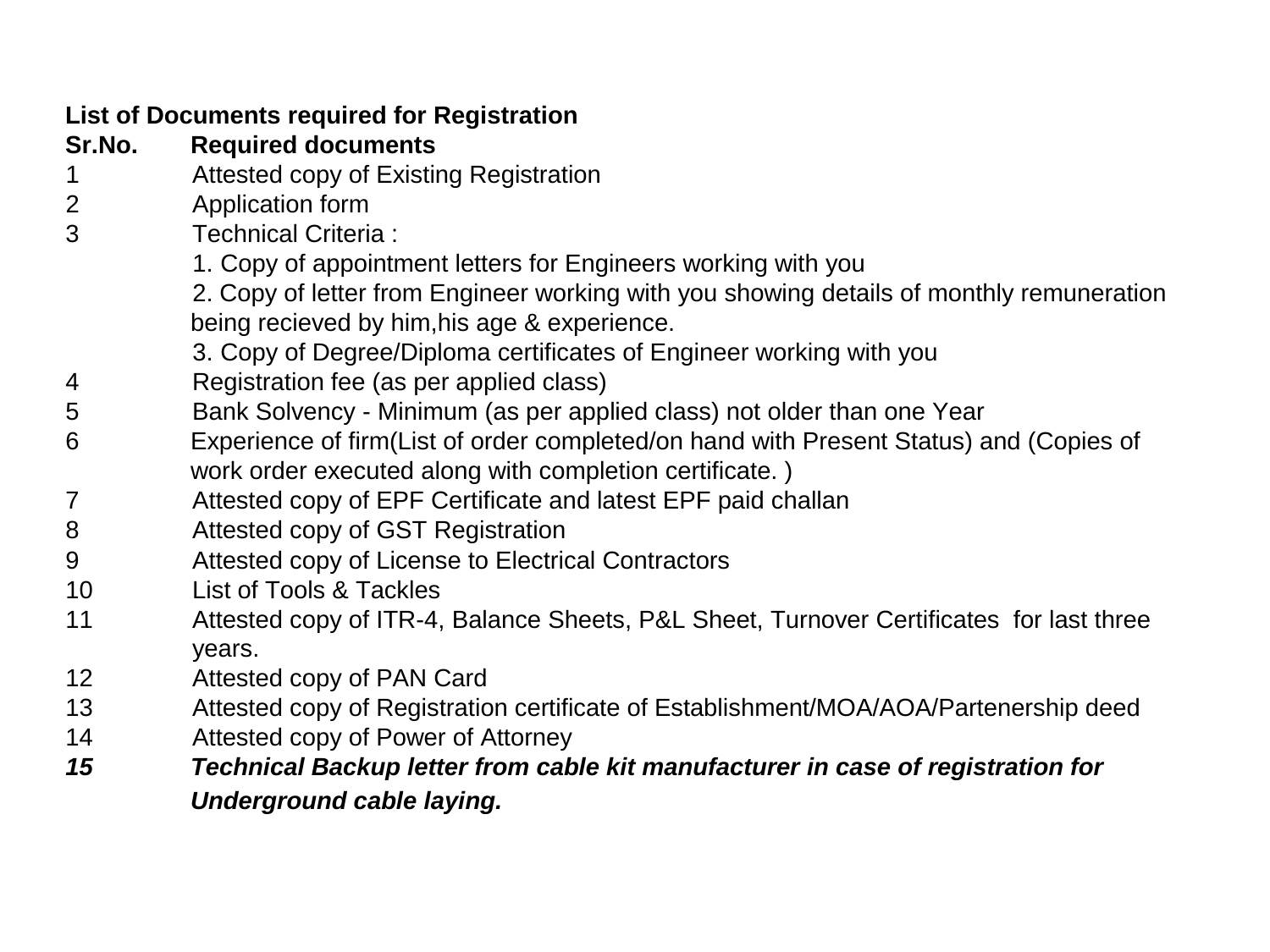### Class of Contractors

#### **Details of Solvency required and Registration Fees class wise including GST@18%.**

| <b>Class of</b><br><b>Registration</b> | <b>Minimum</b><br><b>Solvency</b><br>in Rs. | <b>Monetary limit</b><br>for tendering<br>works up to | Registrati<br>on fee in<br>Rs. | <b>Renewal of Registration fee in</b><br>Rs. (To be applied with in one<br>month of expiry) |
|----------------------------------------|---------------------------------------------|-------------------------------------------------------|--------------------------------|---------------------------------------------------------------------------------------------|
| AA                                     | <b>300 lacs</b>                             | Any amount                                            | 38940.00                       | 9440.00                                                                                     |
| A                                      | 75 lacs                                     | Up to 700 lacs                                        | 21240.00                       | 8850.00                                                                                     |
| B                                      | 35 lacs                                     | Up to 300 lacs                                        | 15340.00                       | 8850.00                                                                                     |
| C                                      | 25 lacs                                     | Up to 150 lacs                                        | 8850.00                        | 5900.00                                                                                     |
| D                                      | 12 lacs                                     | Up to 100 lacs                                        | 8850.00                        | 5900.00                                                                                     |
| E <sub>1</sub>                         | 2 lacs                                      | Up to 50 lacs                                         | 5310.00                        | 2950.00                                                                                     |
| E2                                     | 1 lacs                                      | Up to 15 lacs                                         | 5310.00                        | 2950.00                                                                                     |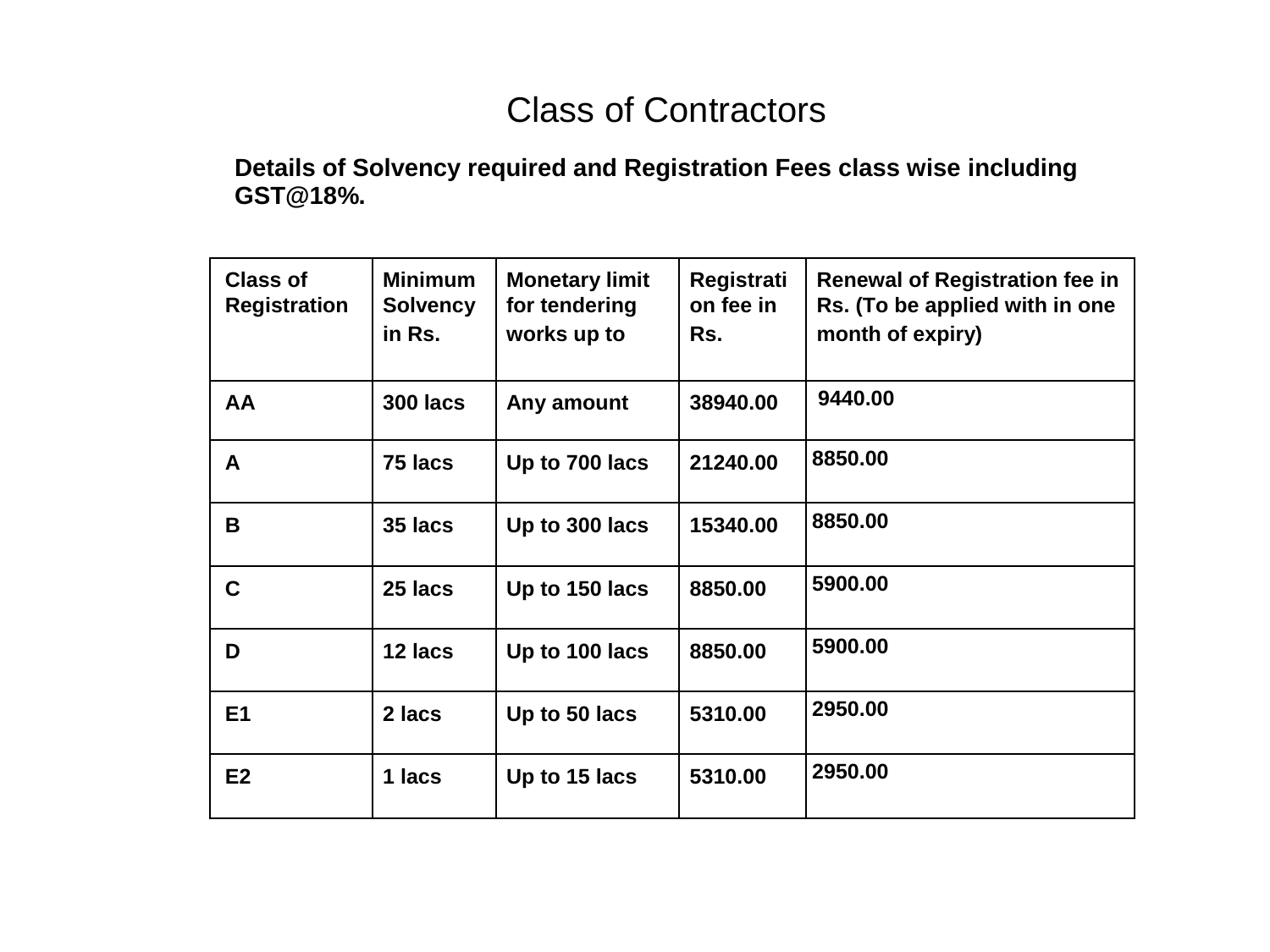#### **Contractor seeking Registration must have technically qualified Engineers as under:-**

| <b>Class of</b><br><b>Registration</b> | Minimum qualification of Engineers employed or Partner                                    |
|----------------------------------------|-------------------------------------------------------------------------------------------|
| AA                                     | At least 10 Years experienced Three Graduate Engineers & Five<br><b>Diploma Engineers</b> |
| A                                      | At least 10 Years experienced Two Graduate Engineers & Five<br><b>Diploma Engineers</b>   |
| В                                      | At least 5 Years experienced Two Graduate Engineer & Three<br><b>Diploma Engineers</b>    |
| C                                      | At least 5 Years experienced one Graduate Engineer & Three<br><b>Diploma Engineers</b>    |
| D                                      | At least two Three years experienced Diploma Engineers                                    |
| <b>E1&amp;E2</b>                       | At least one Two years experienced Diploma Engineers                                      |